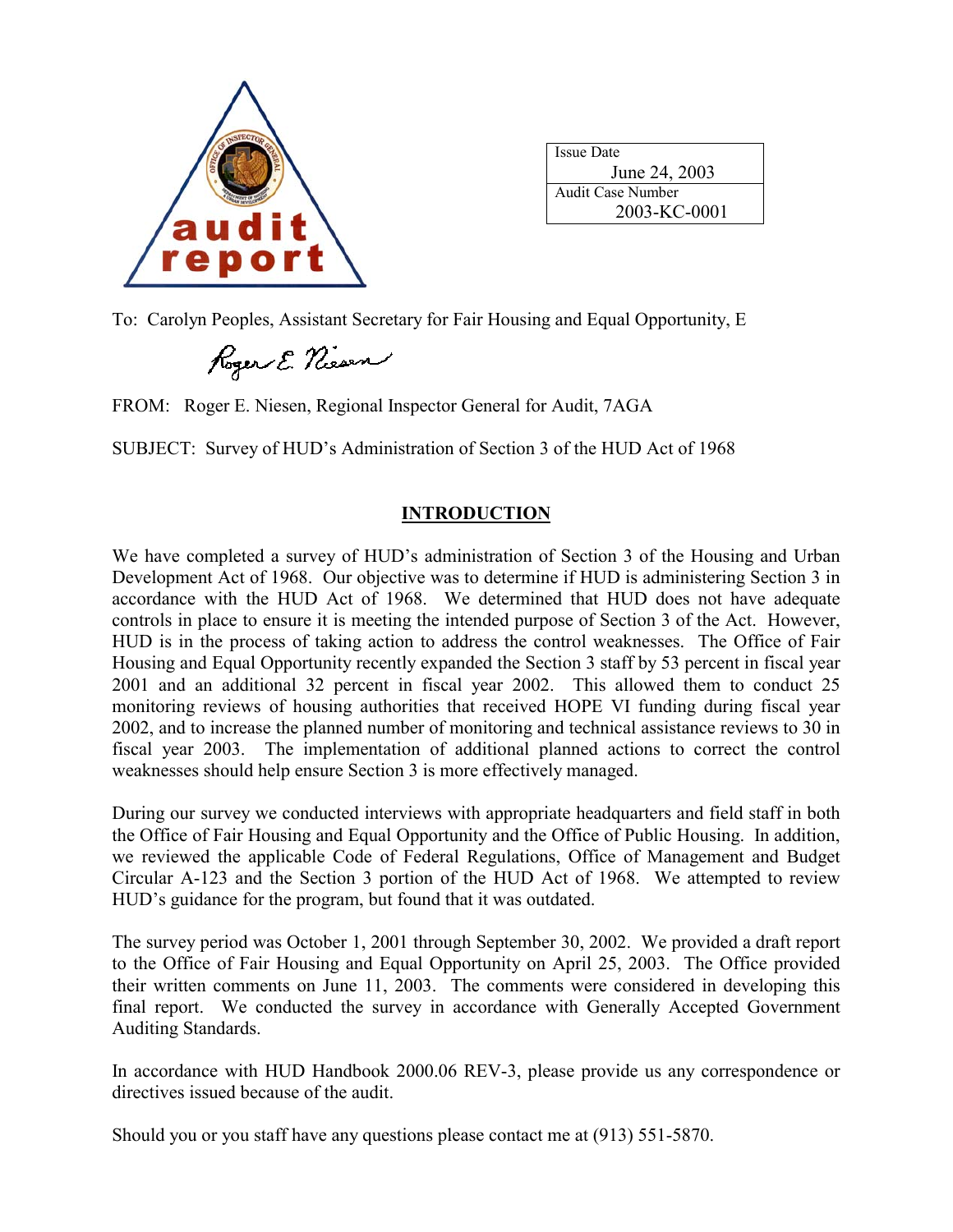### **SUMMARY**

HUD does not have adequate controls in place to ensure Section 3 is meeting its purpose as intended by the HUD Act of 1968. We found that HUD has not implemented necessary controls for effective program oversight. Section 3 has not been an area of priority in the past because the recipients that receive HUD funding have the primary responsibility for compliance. The regulations governing Section 3 are also vague as to determining the extent economic opportunities are to be awarded to low-income individuals. As a result, HUD has no assurance that Section 3 is functioning as intended by the HUD Act of 1968.

The Office of Fair Housing and Equal Opportunity has initiated actions to identify and correct program control weaknesses. They have identified weaknesses in the Section 3 program and have begun developing corrective actions to be completed by December 31, 2004.

### **BACKGROUND**

Congress established HUD's Section 3 program with the Housing and Urban Development Act of 1968. HUD's Office of Fair Housing and Equal Opportunity administers the program. The purpose of Section 3 is, to the greatest extent feasible, to provide jobs and economic opportunities to low-income and very-low income persons, particularly public housing residents. Section 3 also provides contracting opportunities for businesses that are owned by low-income people or that provide employment to low-income people.

For training and employment, four categories of low-income persons (called Section 3 residents) receive priority:

- (1) Residents of public and assisted housing.
- (2) Those living near a HUD-assisted project.
- (3) Participants in Youthbuild programs.
- (4) Homeless persons.

For contracting, businesses owned by Section 3 residents, businesses that employ Section 3 residents full time, and subcontractors using such businesses receive priority.

With respect to HUD's public housing programs, Section 3 applies to funds spent for development, operations, and modernization. For HUD's other housing and community development programs, Section 3 applies to:

- Housing rehabilitation (including lead-based paint hazard reduction).
- Housing construction.
- Other public construction projects.

Employment opportunities to be made available under Section 3 include administrative/management positions, services such as appliance repair, carpet installation, landscaping, manufacturing, carpentry, and various construction positions.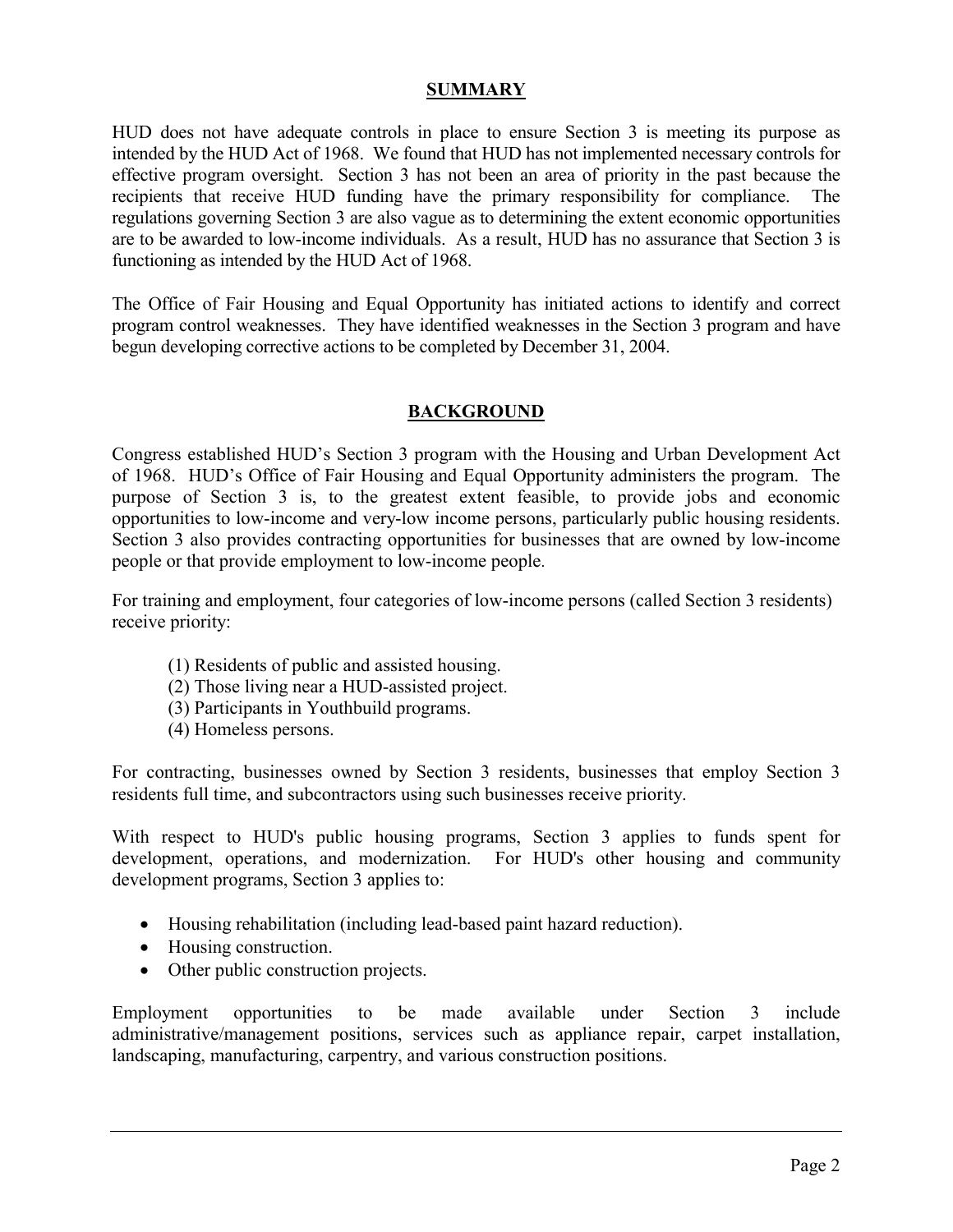#### **FINDING HUD Does Not Have Adequate Controls Over Section 3**

HUD does not have adequate controls in place to ensure Section 3 is meeting its intended purpose. We found that HUD has not implemented important Office of Management and Budget Circular A-123 controls that are necessary for effective program oversight. Although HUD considers Section 3 an important goal, Section 3 has not been a priority area of emphasis because the primary responsibility for compliance is centered on recipients that receive HUD funding and HUD does not have direct oversight. As a result, HUD has no assurance that Section 3 is functioning as intended by the HUD Act of 1968.

Office of Management and Budget Circular A-123, Management Accountability and Control, provides the specific requirements for developing and implementing appropriate cost-effective management controls for results-oriented management and for assessing the adequacy of controls in place. The Circular guidance requires agency managers to continuously monitor the effectiveness of management controls associated with their programs. Management has primary responsibility for monitoring and assessing controls, and should use other sources as a supplement to its own judgment. Among the sources of information to be utilized by management are program evaluations conducted on a regular basis. In addition, the agency managers are responsible for taking timely and effective action to correct deficiencies identified by the variety of assessment and monitoring tools available to management. Correcting deficiencies is an integral part of management accountability and must be considered a priority by an agency.

We found that HUD did not have adequate controls to oversee the Section 3 program. We determined the following key controls had not been effectively implemented:

- Tracking of recipients.
- Recipient reporting system.
- Monitoring of recipients to include:
	- o Review of recipient/contractor/subcontractor contracts to ensure they contained the required Section 3 clause.
	- o Evaluation of the recipient reporting process.
	- o Verification that the recipients are notifying Section 3 residents about training and employment opportunities.
	- o Verification that the recipients recruited/hired Section 3 residents.

HUD does not have a system in place to track the recipients subject to Section 3 guidelines. HUD staff said that since HUD does not directly distribute funding, it would be very difficult to track the recipients subject to the Section 3 guidelines. However, tracking of recipients is a critical control that needs to be in place to determine program compliance. HUD needs to develop a system as part of the funding process to identify recipients subject to Section 3 requirements. Only after identifying all the recipients will HUD be able to develop and implement an effective monitoring plan to ensure that awarded contracts contain the required Section 3 clause, recipients accurately report information, and Section 3 residents are given the opportunity to be employed.

HUD has developed an on-line reporting system for recipients to file their annual reports as required by 24 CFR 135, but the recipients of Section 3 are not required to use the system. HUD's regulation 24 CFR 135.90 requires that each recipient who receives direct HUD financial assistance subject to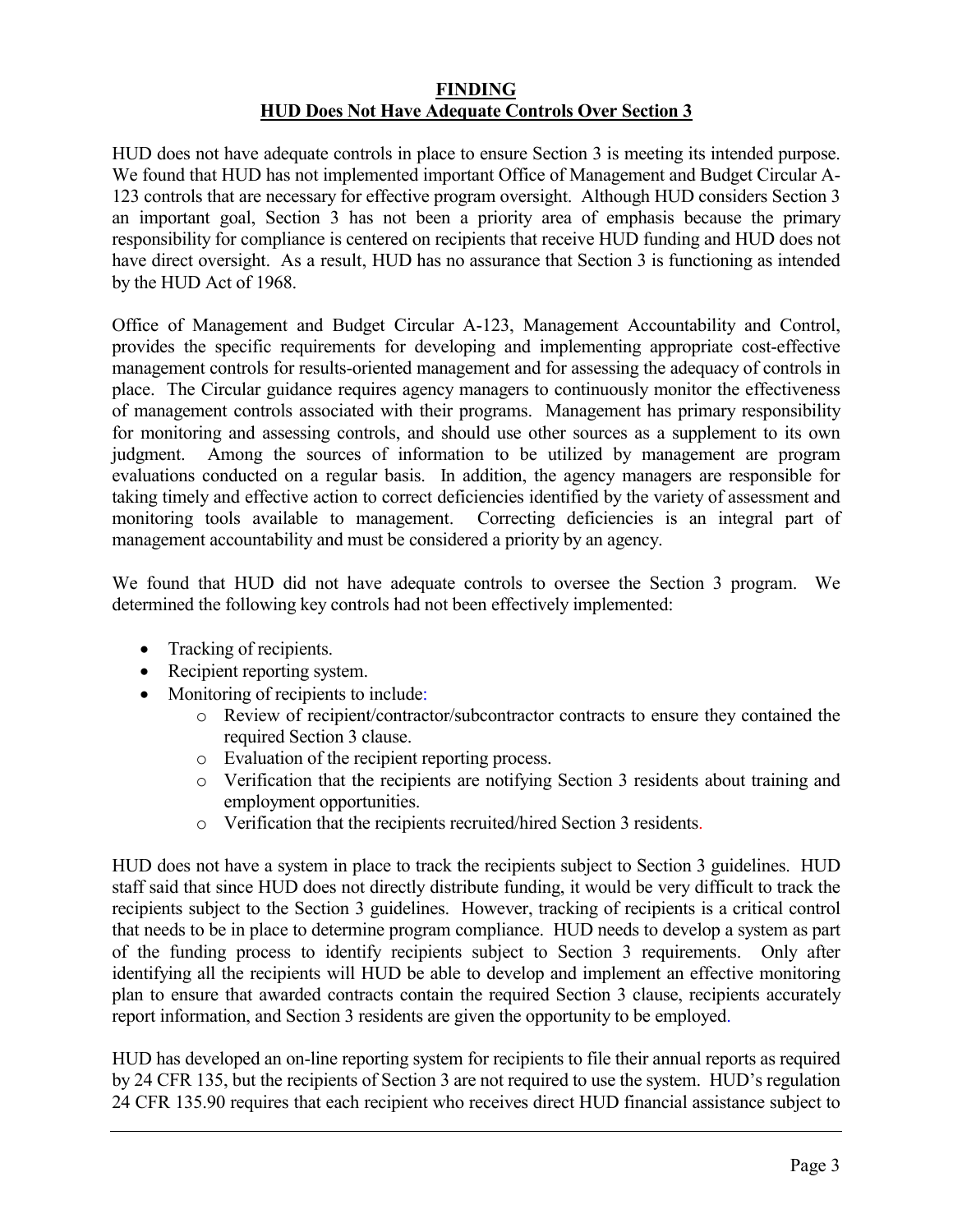Section 3 requirements shall submit an annual performance report. The mandatory use of the reporting system coupled with annual performance reports should be used as part of the control process that needs to be developed.

HUD's regulation, 24 Code of Federal Regulations Part 135.74, says that the Assistant Secretary shall periodically conduct Section 3 compliance reviews of selected recipients and contractors. However, currently, HUD does not have an effective system to accurately monitor the recipients subject to Section 3 guidelines. Prior to fiscal year 2002, no monitoring reviews were conducted of Section 3 recipients. The Office of Fair Housing and Equal Opportunity conducted 25 monitoring reviews in fiscal year 2002, but selected only housing authorities that received HOPE VI funding. HUD selected HOPE VI grants because they were large projects that could be easily identified using Public Housing Authority records.

Within the last six months, the Office of Fair Housing and Equal Opportunity has initiated several actions to identify and correct program control weaknesses, such as expand the Section 3 staff. They have identified weaknesses in the Section 3 program and have begun developing corrective actions. Examples of some of the corrective actions HUD plans to undertake are as follows:

- Expand the number of reviews in 2003.
- Develop comprehensive methodologies for compliance and monitoring reviews.
- Draft clearer governing documents.
- Develop a strategy work plan for tracking complaints.
- Develop a clear definition of "to the greatest extent feasible."
- Incorporate HUB Directors into the Section 3 planning and monitoring process.
- Revise the Section 3 regulation.

The Office of Fair Housing and Equal Opportunity has developed a schedule to have the corrective actions completed by December 31, 2004.

We believe the weaknesses in the program have occurred primarily because HUD does not directly distribute funding for Section 3 activities. While the funding comes from various departments within HUD, it is the activities undertaken with those funds that are subject to Section 3 guidelines. The primary responsibility for compliance is at the recipient level. In addition, the regulations governing Section 3 are vague as to determining the extent economic opportunities are to be awarded to low-income individuals.

We commend HUD for its attempts to improve its administration of the Section 3 program. If implemented, HUD's planned improvements will certainly improve this program. Therefore, HUD should now work on finalizing and implementing a plan that will identify all of the recipients that are subject to Section 3 requirements, require accurate and complete reporting by the recipients, and ensure an effective method of monitoring of the recipients. The plan should include a specific timetable for implementation.

## **AUDITEE COMMENTS**

A summary of HUD's comments on our draft report follow. Appendix A, page 8, contains the complete text of the comments.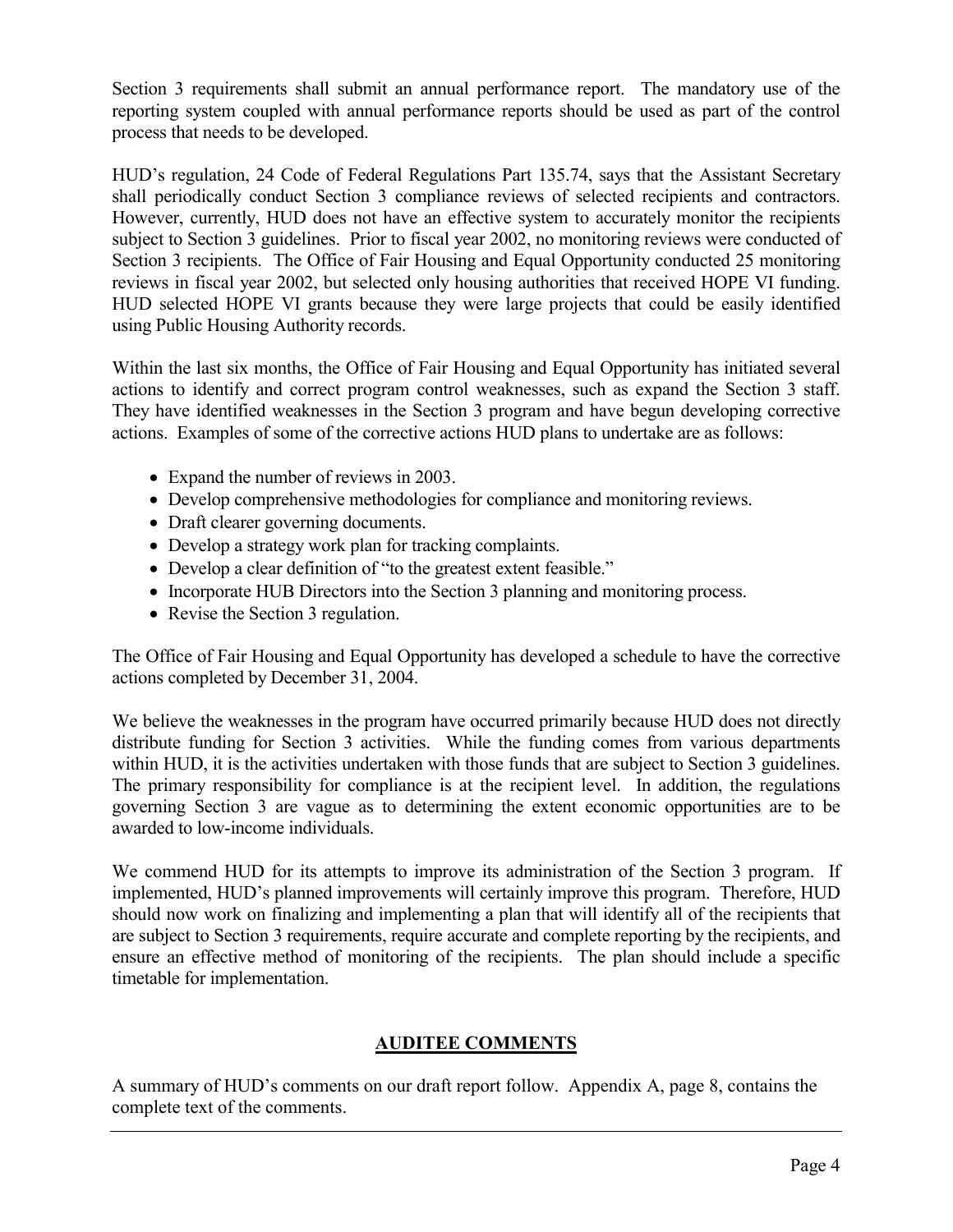In fiscal year 2001 the Office of Fair Housing and Equal Opportunity expanded the Section 3 staff by 53 percent, and an additional 32 percent in fiscal year 2002 to enable staff to conduct monitoring reviews of housing authorities. In fiscal year 2003, Section 3 staff not only increased monitoring and technical assistance reviews from 25 to 30, but exceeded this amount by 6 additional reviews to date [June 11, 2003].

Most recently, the Section 3 staff has developed a strategic plan to enhance the efficiency and effectiveness of the program. The goals of the strategic plan are to

- Evaluate existing policies and procedures;
- Update education and outreach materials;
- Increase collaboration with other major HUD program areas.

Also under this strategic plan, Section 3 staff has affected actions to execute Memoranda of Agreement with other federal agencies (e.g. Department of Labor, Department of Health and Human Services, etc.) and Memoranda of Understanding for training, outreach, and education with faith-based and community-based organizations, advocacy groups, and other community stakeholders. The plan seeks also to increase awareness among residents of the Section 3 program. Increased awareness will likely result in a rise in the number of Section 3 grievances filed.

The Office of Fair Housing and Equal Opportunity also provided a specific list of corrective actions to be completed by December 31, 2004 to address the finding in the report pertaining to:

- Tracking of recipients
- Recipient reporting system
- Monitoring of recipients to include:
	- o Review of recipient/contractor/subcontractor contracts to ensure they contained the required Section 3 clause
	- o Recruiting/hiring of Section 3 residents.

## **OIG EVALUATION OF AUDITEE COMMENTS**

We commend the Office of Fair Housing and Equal Opportunity for the great strides it has taken towards developing and implementing controls over the Section 3 program. If the controls described by the Office of Fair Housing and Equal Opportunity are fully implemented, they should strengthen the Section 3 program and correct program control weaknesses.

The Office of Fair Housing and Equal Opportunity provided their planned actions and dates for corrective action with their comments. Therefore, we have input December 31, 2004 as the planned completion date for Recommendation 1A and have closed Recommendation 1B in the Department's Audit Resolution and Corrective Action Tracking System.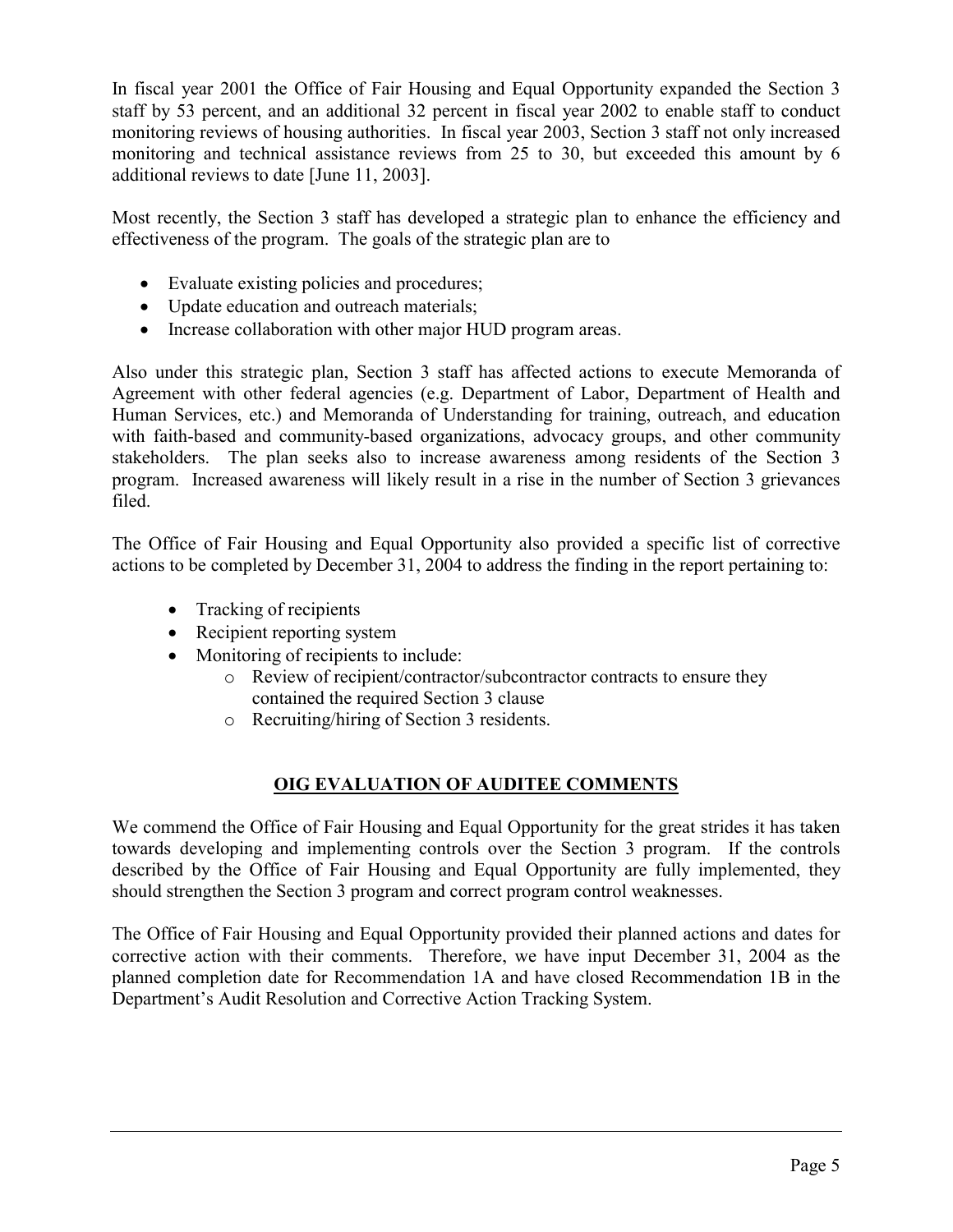## **RECOMMENDATIONS**

We recommend the Assistant Secretary for Fair Housing and Equal Opportunity:

- 1A. Develop and implement necessary controls to ensure the Section 3 program is functioning as intended by the HUD Act of 1968. At a minimum, these controls should include:
	- -Developing a system to track recipients
	- $\bullet$ A method to evaluate the recipient reporting system
	- - Developing a system to monitor recipients that ensures contracts contain the Section 3 clause, recipient reporting system is effective and Section 3 residents are informed of and given available job and training opportunities.
- 1B. Develop a timeline to ensure controls are implemented expeditiously.

## **MANAGEMENT CONTROLS**

Management controls include the plan of organization, methods, and procedures adopted by management to ensure that its goals are met. Management controls include the processes for planning, organizing, directing, and controlling program operations. They include the systems for measuring, reporting, and monitoring program performance.

We determined that the following management controls were significant to our audit objective:

- Controls over the monitoring process.
- Controls over recipient contracts.
- Controls over recipient reporting.
- Controls over recipient hiring.
- Controls over recipient tracking.

It is a significant weakness if management controls do not provide reasonable assurance that the process for planning, organizing, directing, and controlling program operations will meet an organization's objectives.

Based on our survey, as presented in the finding, we believe the following issues represent significant weaknesses in HUD's control environment:

- HUD does not have a system in place to accurately monitor the recipients subject to Section 3 guidelines.
- HUD does not have a system in place to track the recipients subject to Section 3 guidelines.
- HUD does not have controls over the review of awarded contracts for the required Section 3 clause.
- HUD does not have controls over the recipients reporting process.
- HUD does not have controls over the recruiting and hiring of Section 3 residents.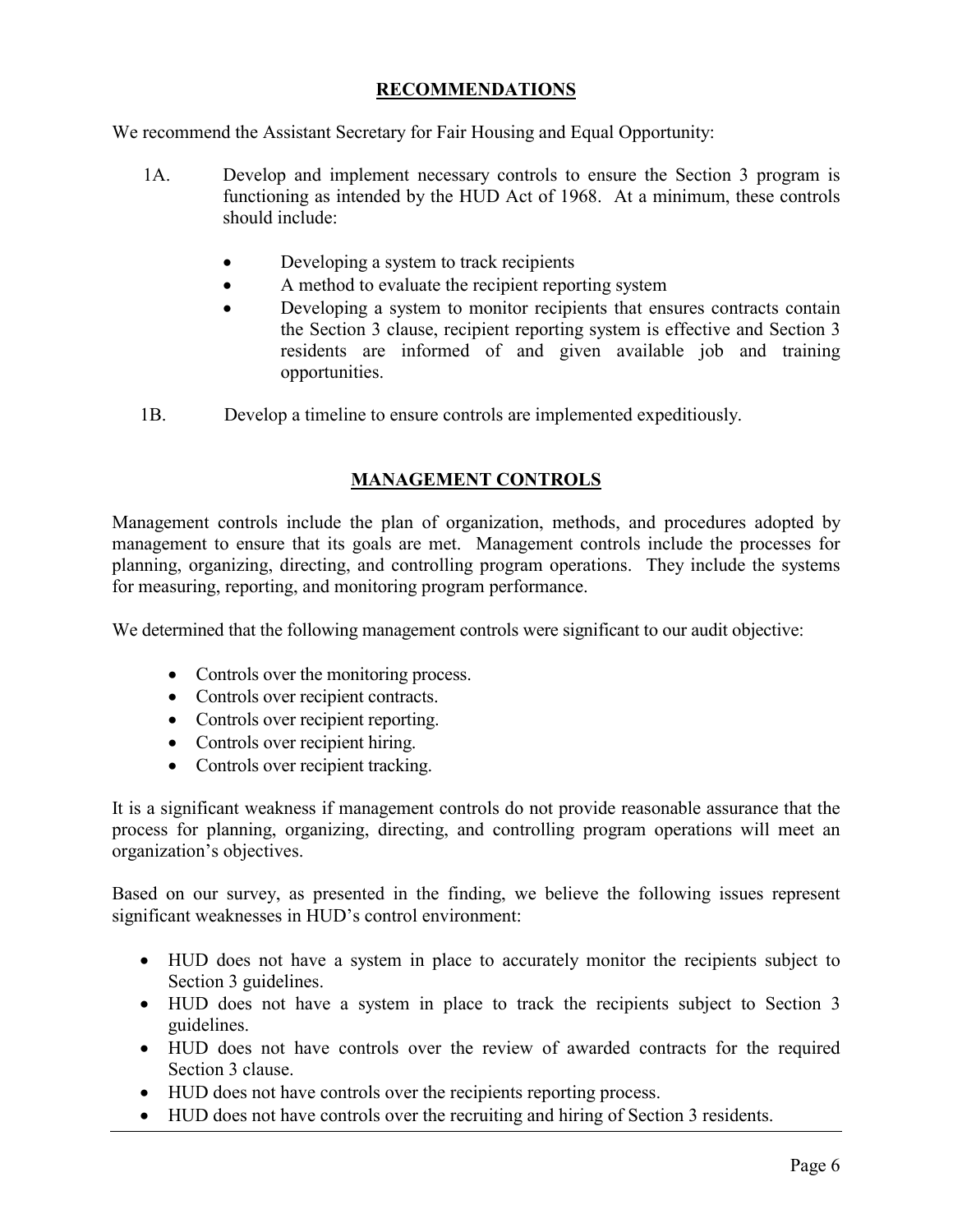# **FOLLOW-UP ON PRIOR AUDITS**

This is the first OIG review of the Section 3 of the Housing and Urban Development Act of 1968.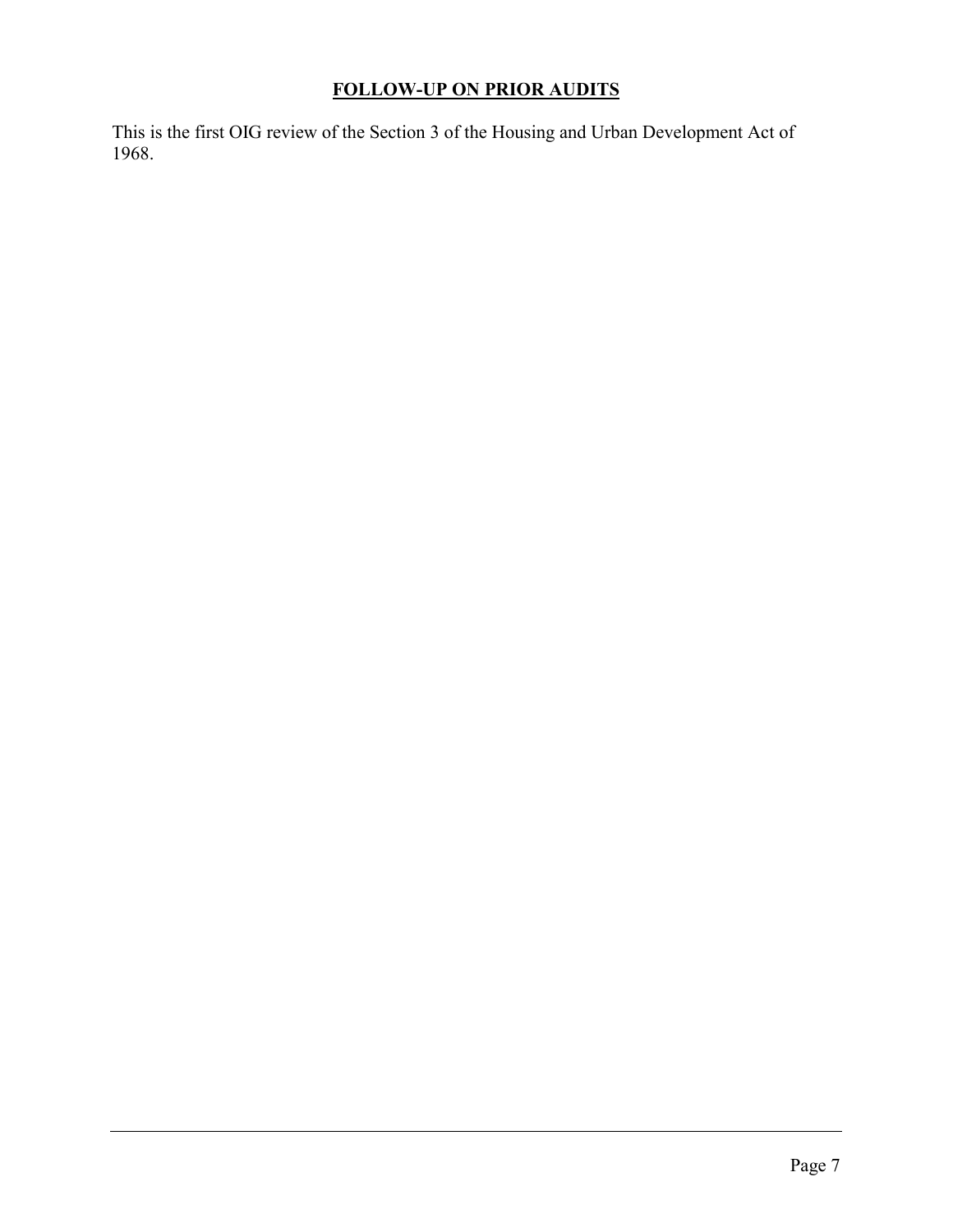## Appendix A

### **Auditee Comments**

| Linda J.<br>Thompson@HUD<br>06/23/03 01:24 PM                                                                                                                                                             | Roger Niesen/KAN/HUDOIG@HUDOIG<br>To:<br>CC:<br>Section 3<br>Subject: |  |
|-----------------------------------------------------------------------------------------------------------------------------------------------------------------------------------------------------------|-----------------------------------------------------------------------|--|
| Per our discussion today - see attached                                                                                                                                                                   |                                                                       |  |
| ш<br>Section 3 memo AUD - 4-24-03rev.doc                                                                                                                                                                  |                                                                       |  |
| Linda J. Thompson<br>Office of Fair Housing and Equal Opportunity<br>Office of Economic Opportunity<br>U.S. Department of Housing and Urban Development<br>451 7th SW, Rm #5234<br>Washington, D.C. 20410 |                                                                       |  |

Congress established the Section 3 program with the passage of the Housing and Urban Development Act of 1968. Since its enactment, Section 3 has been a statutory basis for providing to low- and very low-income residents, economic opportunities generated from projects receiving HUD financial assistance. The Housing and Community Development Act of 1992 (1992 Act) significantly revised Section 3 but did not alter the objective. The 1992 Act instead strengthened the Section 3 mandate by clarifying the types of HUD financial assistance, activities and recipients subject to the requirements of section 3, identified the specific individuals and businesses that are the intended beneficiaries, and established the order of priority in which these individuals and businesses should be recruited and solicited.

On October 8, 1993 (58 FR 52534), HUD published a proposed rule to incorporate the comprehensive changes required to make part 135 consistent with the changes made by the 1992 Act. On June 30, 1994, an interim rule (59 FR 33866) was published. This rule reduced and simplified the provisions of the October 8, 1993 proposed rule.

Since that time, outside of the cursory nods given to the Section 3 proposed final rule, Section 3 has not occupied a position of great priority; the recipients themselves have been deemed to be responsible for monitoring their own compliance.

In Fiscal Year (FY) 2001, however, the Office of Fair Housing and Equal Opportunity expanded the Section 3 staff by 53 percent to enable staff to conduct monitoring reviews of housing authorities, adding in FY 2002 an additional 32 percent. In FY 2003, Section 3 staff not only accommodated the increase from 25 planned monitoring and technical assistance reviews the previous fiscal year, but also exceeded the management plan goals of 30 by 6 additional reviews to date. These are a few of the actions that have been implemented to begin correcting the weaknesses in effectively managing the Section 3 program.

Most recently, Section 3 staff has developed a strategic plan designed to enhance the efficiency and effectiveness of the program. The goals of the strategic plan are to

- Evaluate existing policies and procedures;

202-708-6385x3322

e-mail: Linda\_J.\_Thompson@HUD.gov

- Update education and outreach materials;
- Increase collaboration with other major HUD program areas.

Also under this strategic plan, Section 3 staff has affected actions to execute Memoranda of Agreement with other federal agencies (e.g. Department of Labor, Department of Health and Human Services, etc.) and Memoranda of Understanding for training, outreach, and education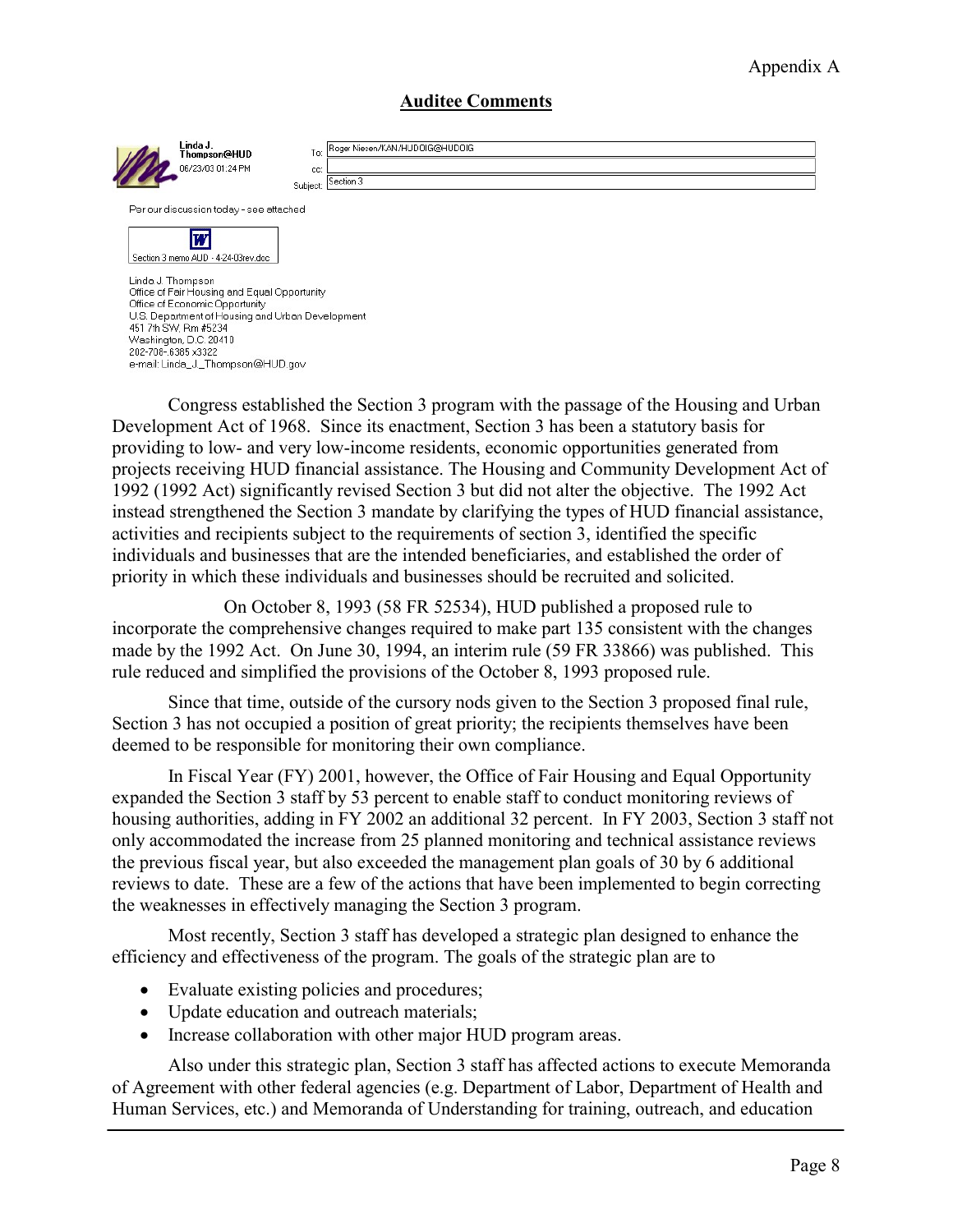with faith-based and community-based organizations, advocacy groups, and other community stakeholders. The plan seeks also to increase awareness among residents of the Section 3 program. Increased awareness will likely result in a rise in the number of Section 3 grievances filed.

Following is a specific list of corrective actions planned (or in place) to address the findings of this audit:

## HUD does not have a system in place to accurately **monitor the recipients subject to Section 3 guidelines**.

- Organize task forces of staff members from Section 3 and other major HUD program areas to develop and implement a successful policy for monitoring HUD recipients subject to Section 3 guidelines. **By When: September 30, 2003**
- Incorporate HUB Directors into the planning of Section 3 monitoring reviews. **By When: Ongoing**
- Update procedural Handbook 8023.1 dated July 1992. **By When: September 30, 2003 – Begin clearance process**

## HUD does not have a system in place to **track the recipients subject to Section 3 guidelines**.

- Develop with HUD Program staff an internal system for tracking all non-exempt HUD funding assistance and their corresponding recipients. **By When: December 31, 2004**
- Develop an on-line Summary Reporting Form for recipients to report Section 3 hiring activities. **By When: September 30, 2004**

### HUD does not have controls over the **review of awarded contracts for the required Section 3 clause**.

- Work with HUD program staff to establish a pre-award review process, which would assess the potential recipients' Section 3 compliance capability and/or history. **By When: December 31, 2004** 

HUD does not have controls over the **recipients' reporting process**.

- Develop an online system for tracking the receipt (or lack) of all HUD recipients' HUD Form 60002. **By When: September 30, 2004**